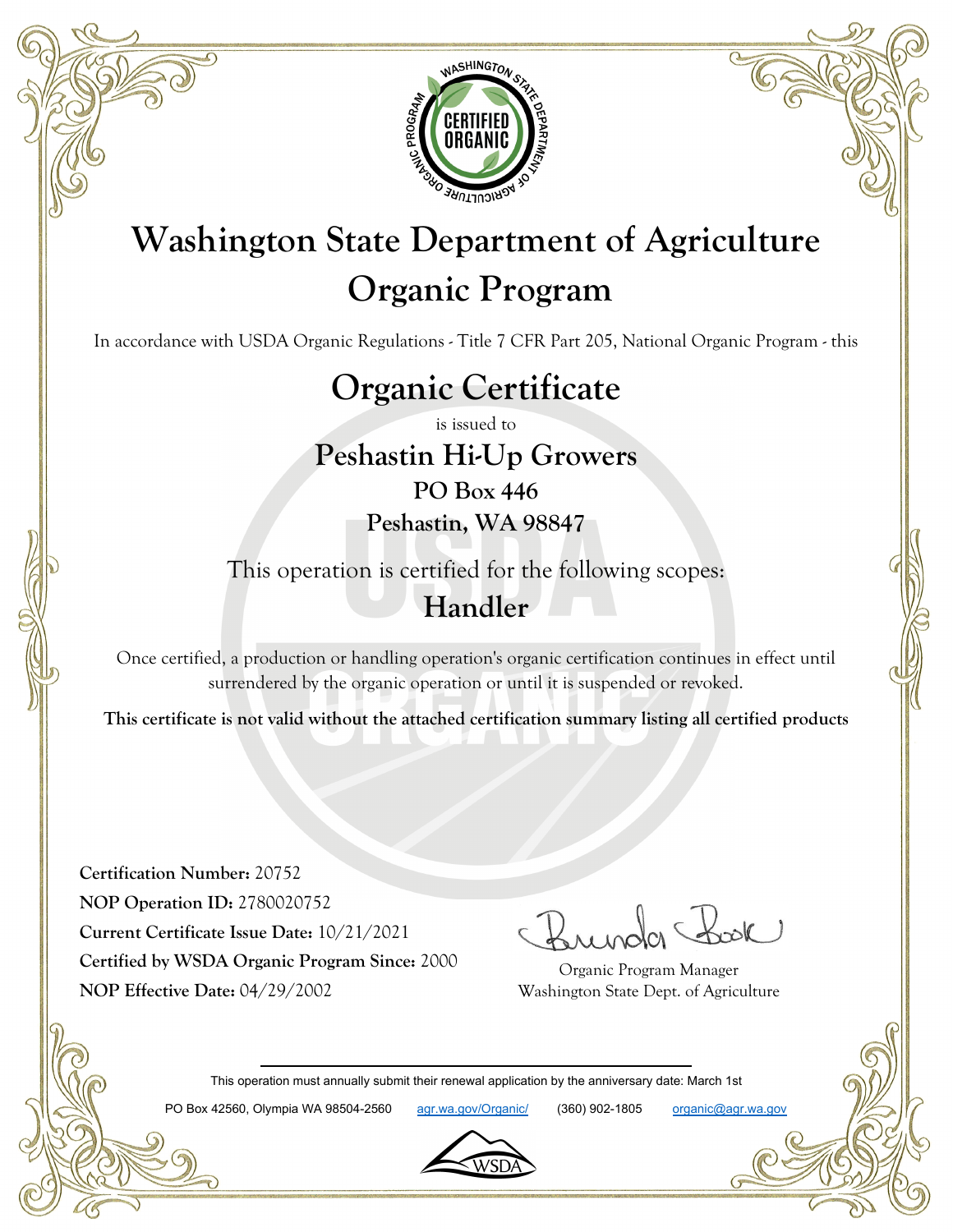

## **Organic Certification Summary**

### **Peshastin Hi-Up Growers Certification Number: 20752**

**Current Certificate Issue Date:** 10/21/2021

Handler

### **Facilities**

| Physical Location | 10225 Mill Road     |
|-------------------|---------------------|
|                   | Peshastin, WA 98847 |

| <b>Organic Products</b> | Compliance              |
|-------------------------|-------------------------|
| Fruit                   |                         |
| Pears                   |                         |
| Bartlett                | NOP, US/CAN Equivalency |
| Bosc                    | NOP, US/CAN Equivalency |
| Concorde                | NOP, US/CAN Equivalency |
| D'Anjou                 | NOP, US/CAN Equivalency |
| Red Bartlett            | NOP, US/CAN Equivalency |
| Red D'Anjou             | NOP, US/CAN Equivalency |
| Red Pears               | NOP, US/CAN Equivalency |
| Starkrimson             | NOP, US/CAN Equivalency |

**The products listed above with NOP compliance are certified to USDA Organic Regulations 7 CFR Part 205. The products listed above with US/CAN Equivalency compliance have been certified in accordance with the terms of the US-Canada Organic Equivalency Arrangement.**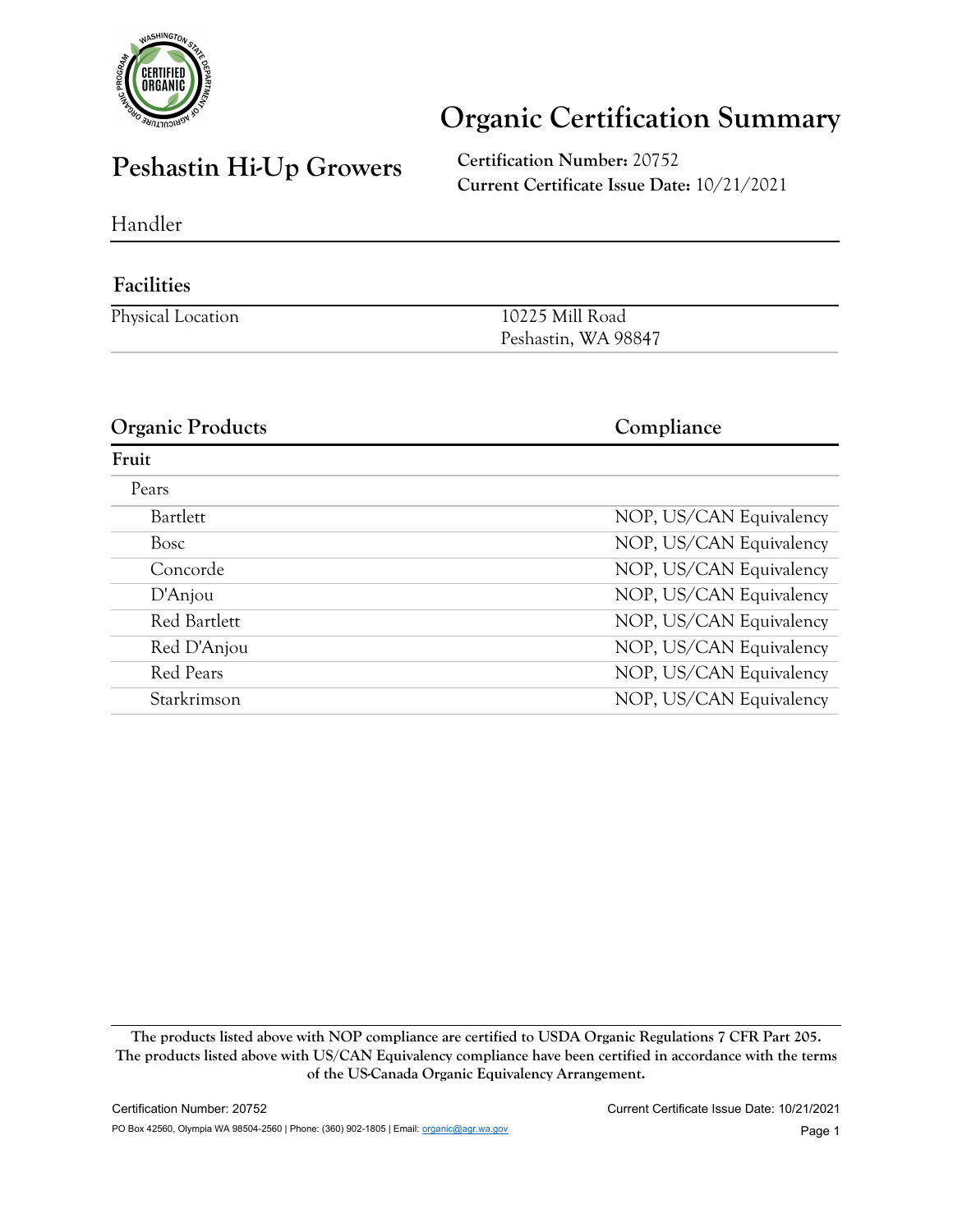

### **Peshastin Hi-Up Growers**

**Certification Number:** 20752 **Current Certificate Issue Date:** 10/21/2021

Handler

#### **Artisan Organics Products**

#### **Organic Products**

| Fruit |              |
|-------|--------------|
| Pears |              |
|       | Bartlett     |
|       | Bosc         |
|       | Concorde     |
|       | D'Anjou      |
|       | Red Bartlett |
|       | Red D'Anjou  |
|       | Starkrimson  |

**The products listed above with NOP compliance are certified to USDA Organic Regulations 7 CFR Part 205.**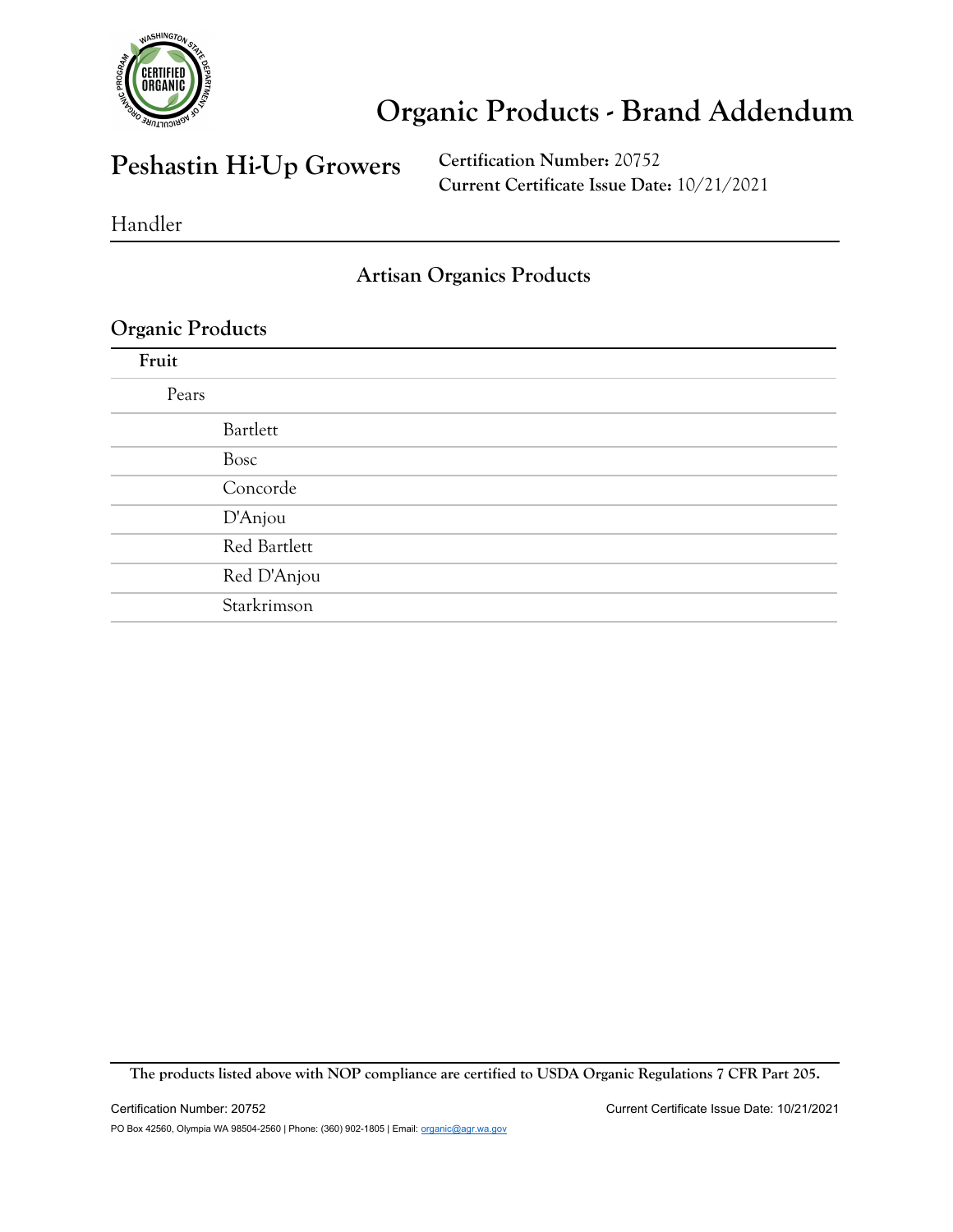

### **Peshastin Hi-Up Growers**

**Certification Number:** 20752 **Current Certificate Issue Date:** 10/21/2021

Handler

#### **Farm + Famous Products**

#### **Organic Products**

| Fruit |              |
|-------|--------------|
| Pears |              |
|       | Bartlett     |
|       | Bosc         |
|       | Concorde     |
|       | D'Anjou      |
|       | Red Bartlett |
|       | Red D'Anjou  |
|       | Red Pears    |
|       | Starkrimson  |
|       |              |

**The products listed above with NOP compliance are certified to USDA Organic Regulations 7 CFR Part 205.**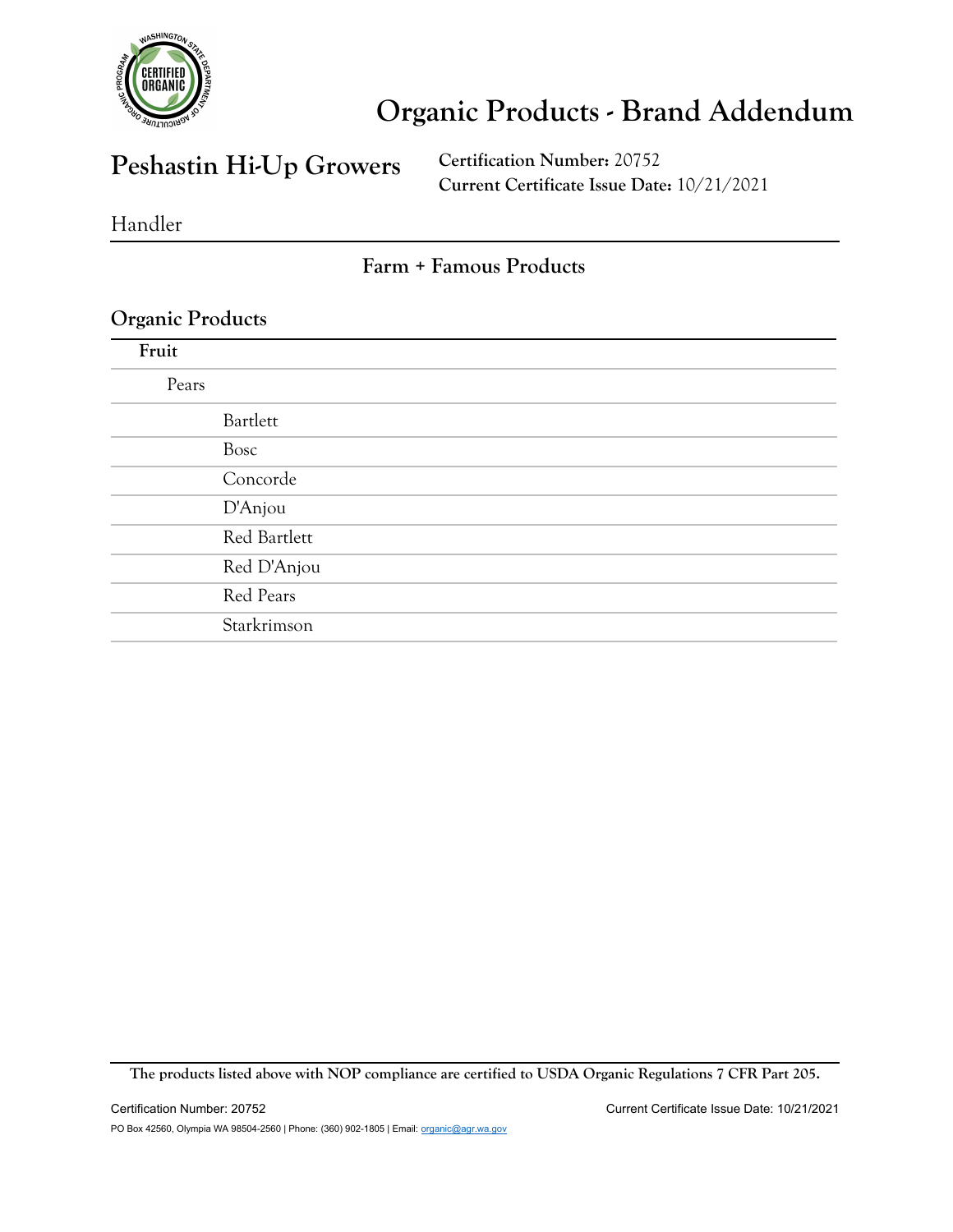

### **Peshastin Hi-Up Growers**

**Certification Number:** 20752 **Current Certificate Issue Date:** 10/21/2021

Handler

**Lil Snappers Products**

#### **Organic Products**

| Fruit |           |
|-------|-----------|
| Pears |           |
|       | Bartlett  |
|       | Bosc      |
|       | Concorde  |
|       | D'Anjou   |
|       | Red Pears |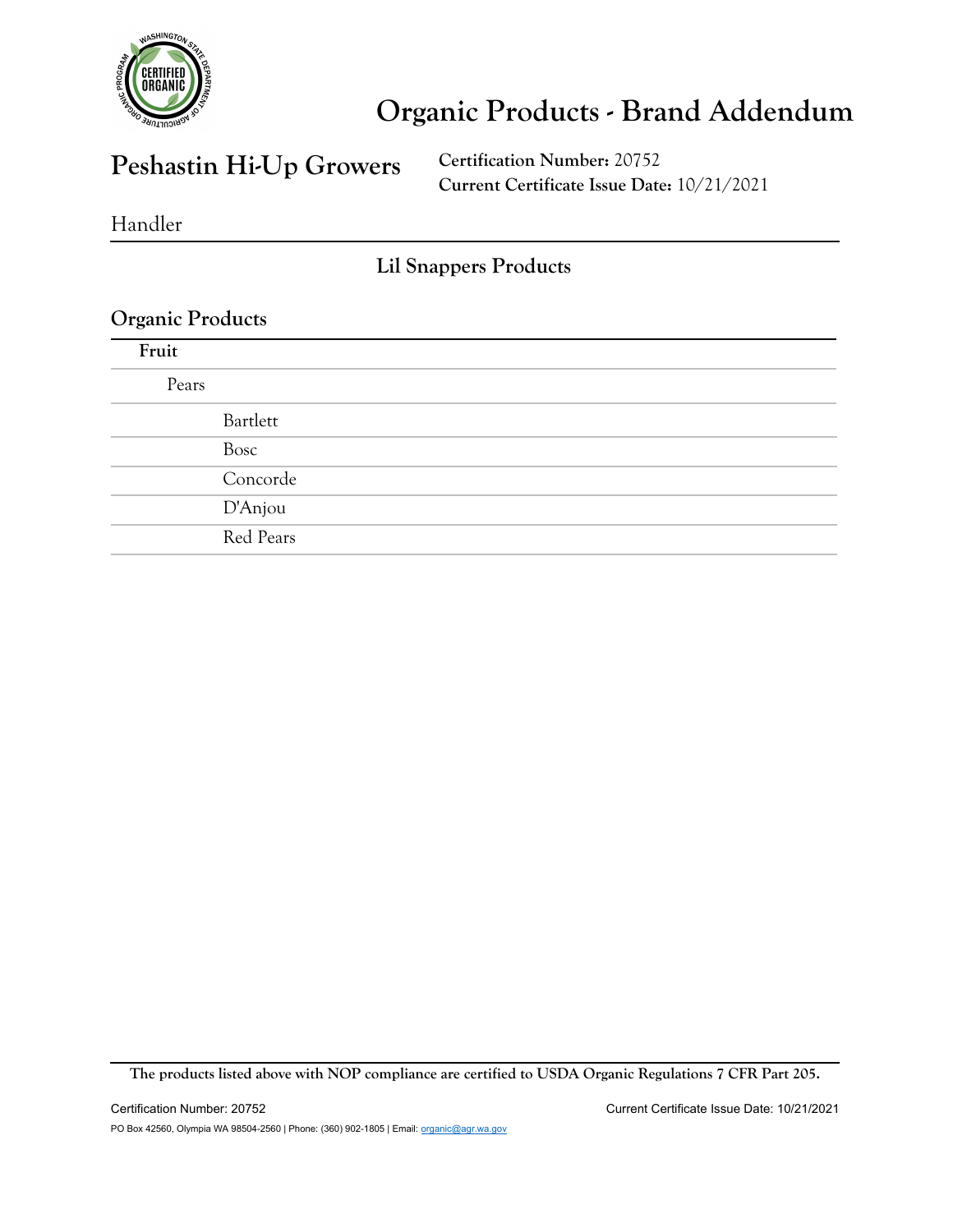

### **Peshastin Hi-Up Growers**

**Certification Number:** 20752 **Current Certificate Issue Date:** 10/21/2021

Handler

### **Nature's Promise Products**

#### **Organic Products**

| Fruit |              |
|-------|--------------|
| Pears |              |
|       | Bartlett     |
|       | <b>Bosc</b>  |
|       | Concorde     |
|       | D'Anjou      |
|       | Red Bartlett |
|       | Red D'Anjou  |
|       | Starkrimson  |

**The products listed above with NOP compliance are certified to USDA Organic Regulations 7 CFR Part 205.**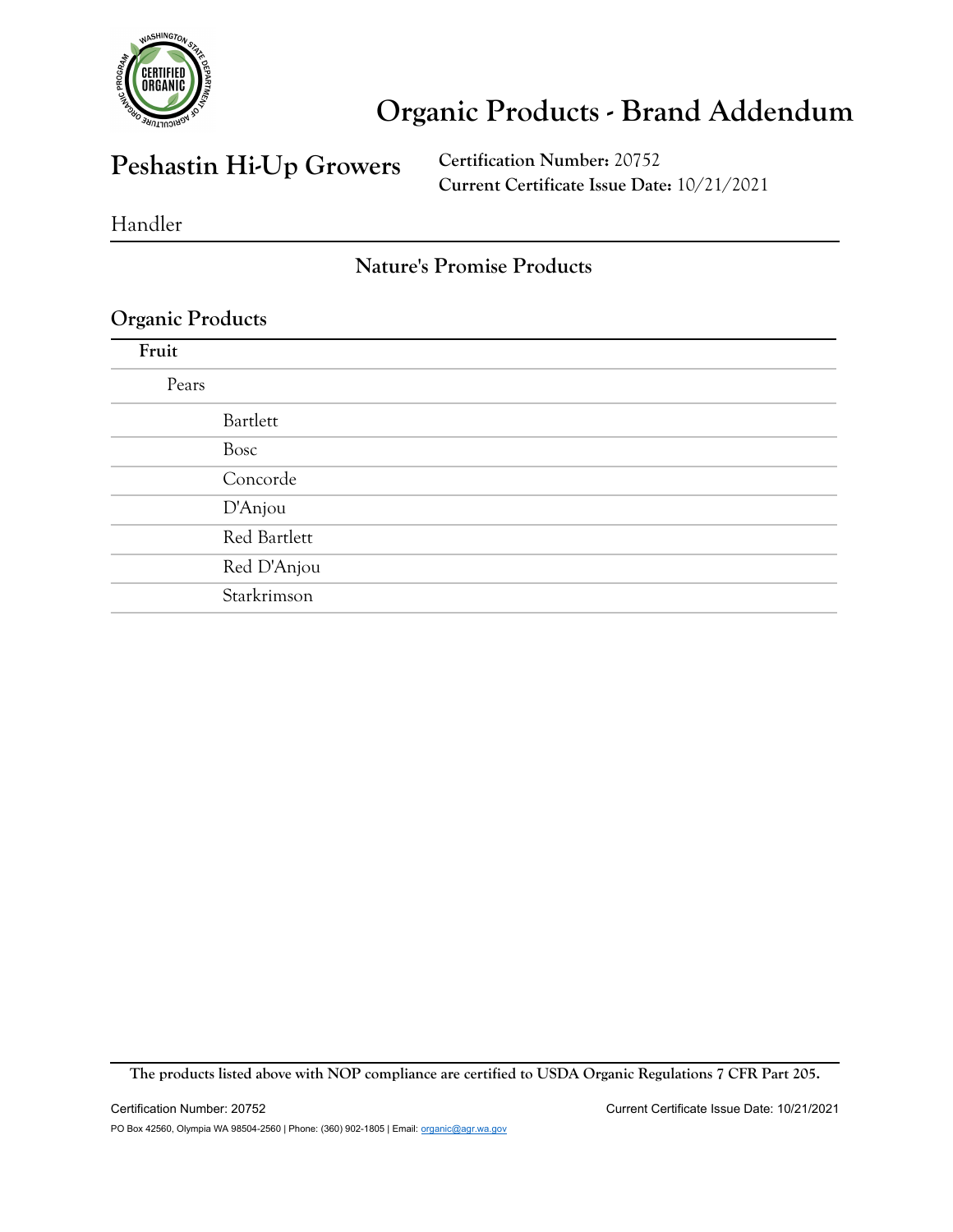

### **Peshastin Hi-Up Growers**

**Certification Number:** 20752 **Current Certificate Issue Date:** 10/21/2021

Handler

### **President's Choice Organics Products**

#### **Organic Products**

| Fruit |          |
|-------|----------|
| Pears |          |
|       | Bartlett |
|       | Bosc     |
|       | D'Anjou  |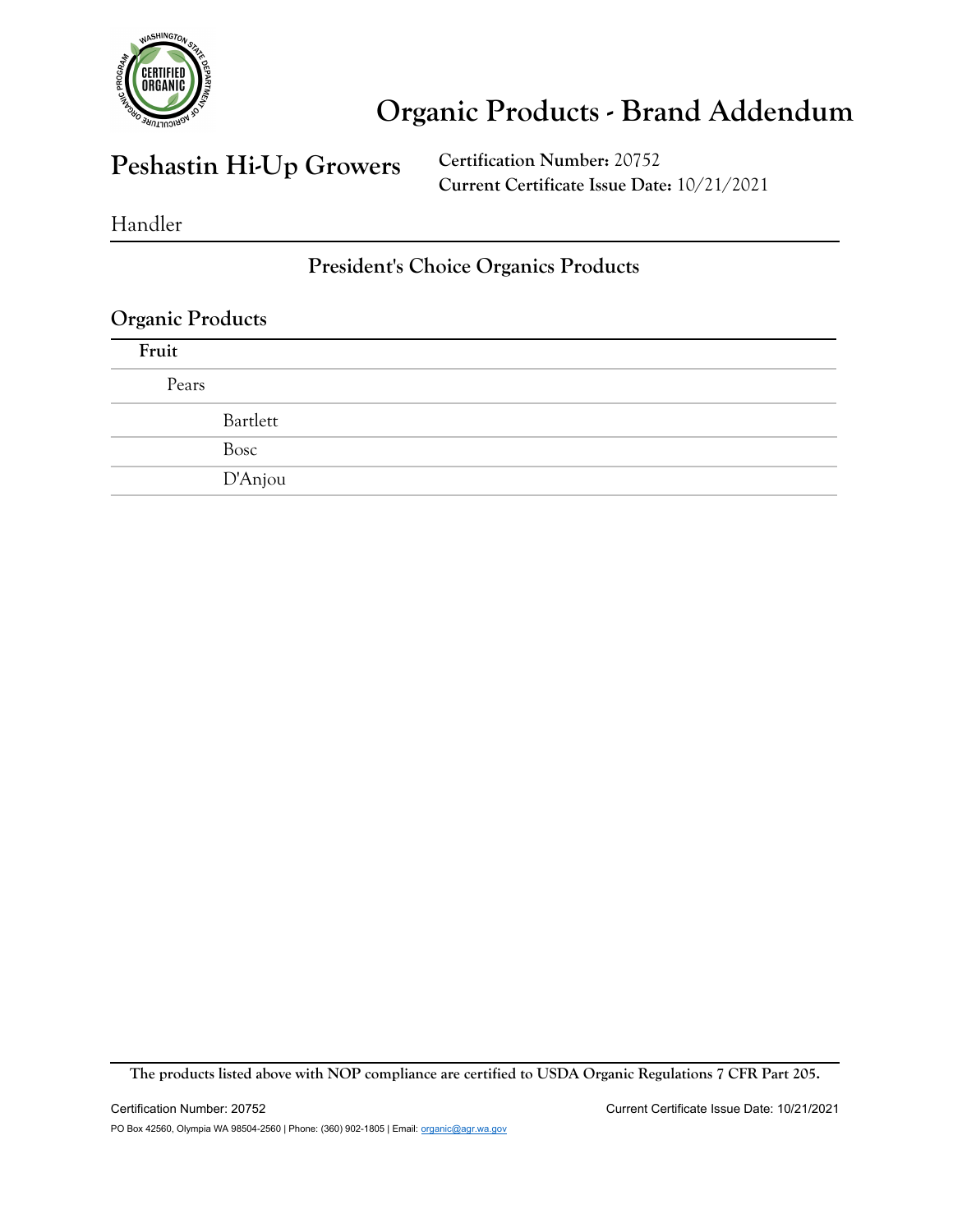

### **Peshastin Hi-Up Growers**

**Certification Number:** 20752 **Current Certificate Issue Date:** 10/21/2021

Handler

### **Simple Truth Organic Products**

#### **Organic Products**

**Fruit** Pears Bartlett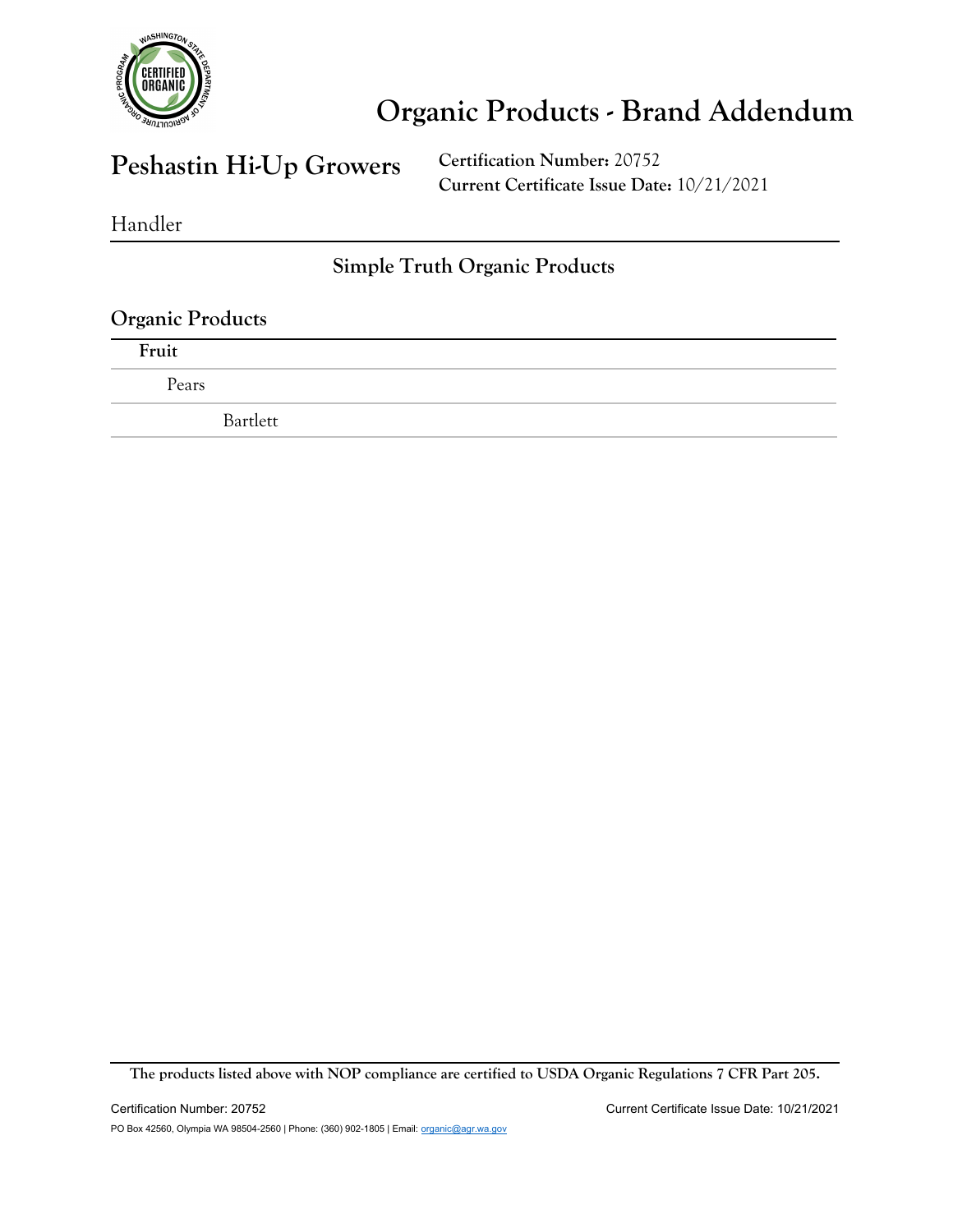

### **Peshastin Hi-Up Growers**

**Certification Number:** 20752 **Current Certificate Issue Date:** 10/21/2021

Handler

**Trader Joe's Products**

### **Organic Products Fruit** Pears Bartlett D'Anjou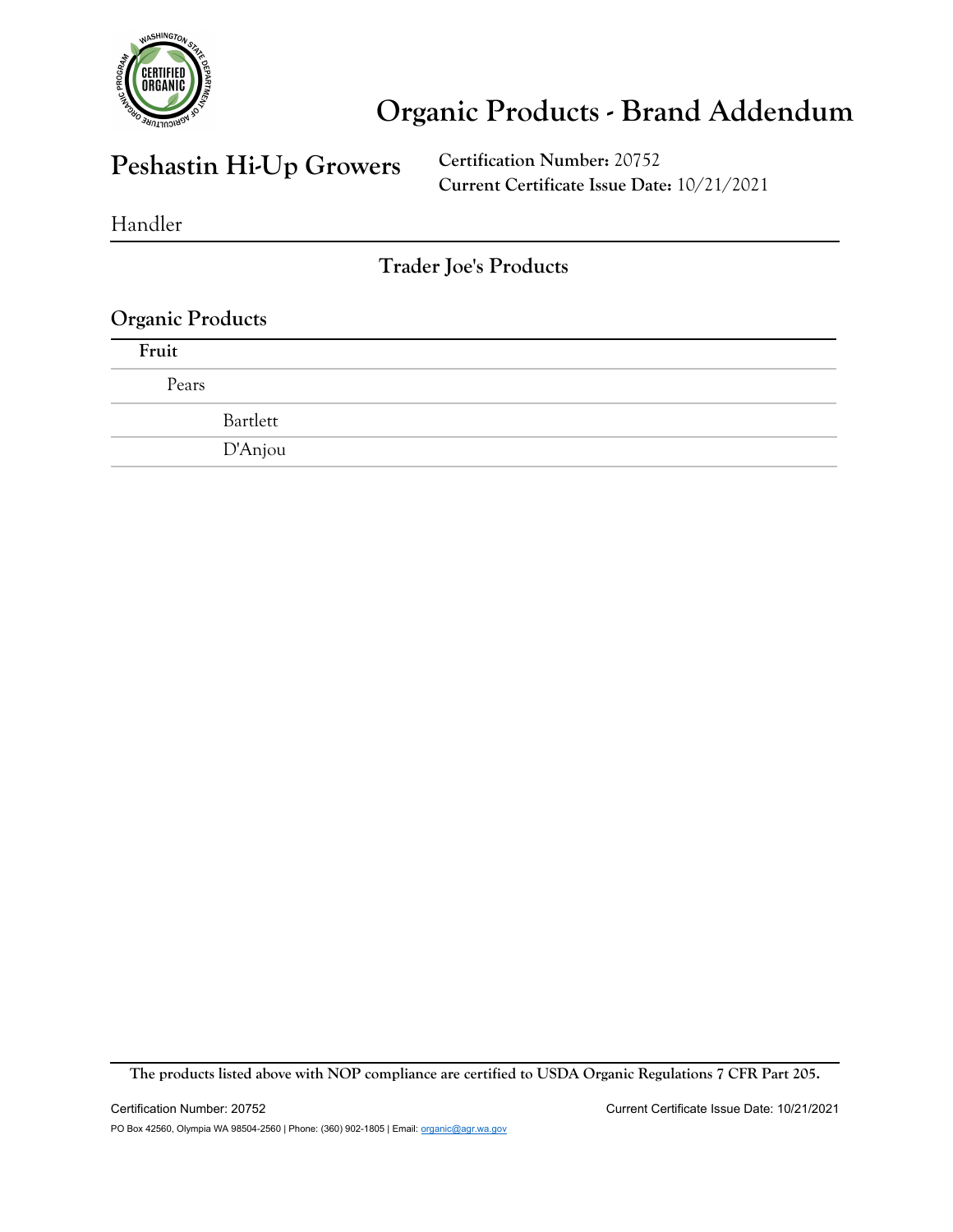

### **Peshastin Hi-Up Growers**

**Certification Number:** 20752 **Current Certificate Issue Date:** 10/21/2021

Handler

#### **Wegmans Organic Products**

| <b>Organic Products</b> |          |
|-------------------------|----------|
| Fruit                   |          |
| Pears                   |          |
|                         | Bartlett |
|                         | D'Anjou  |